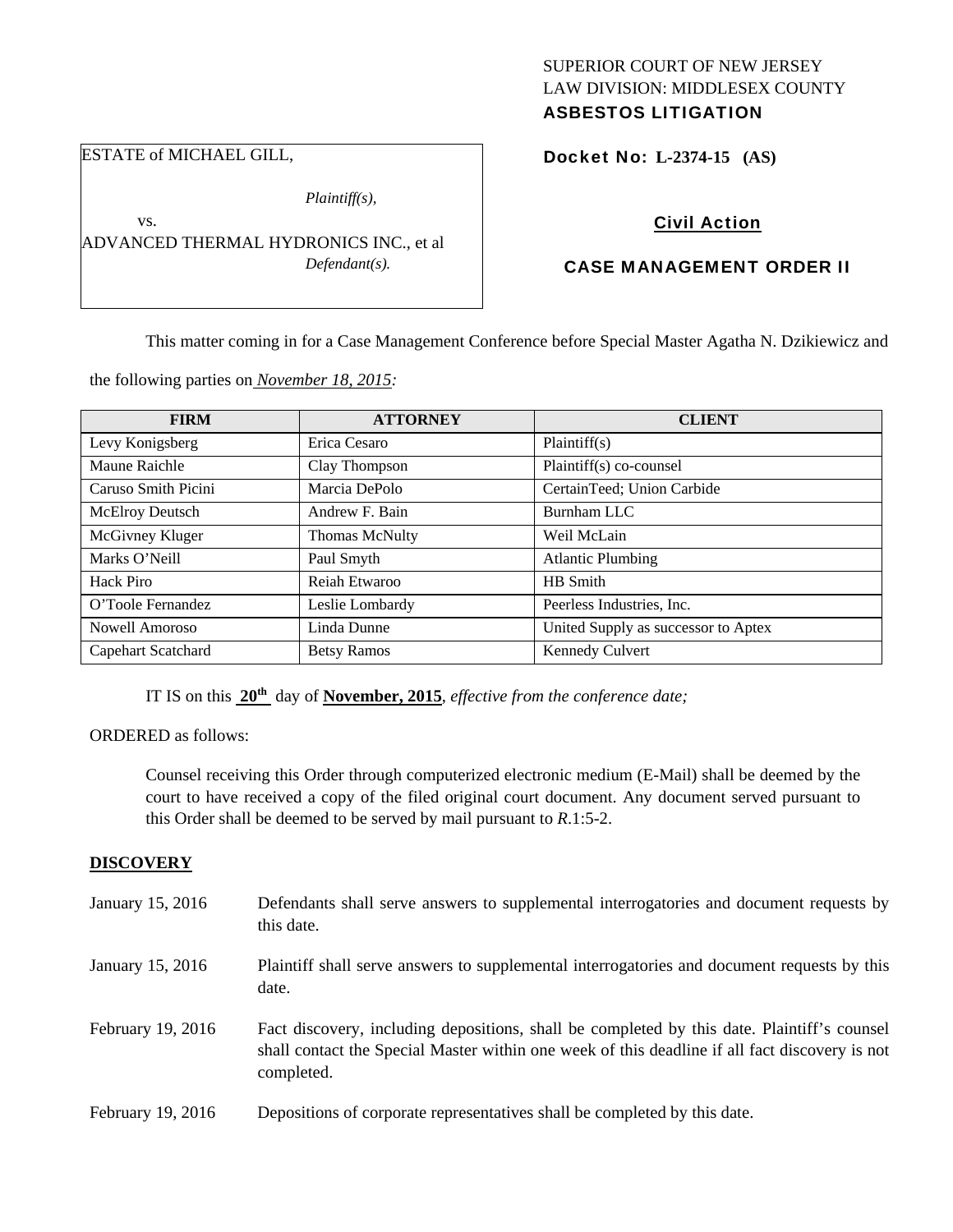### **EARLY SETTLEMENT**

February 26, 2016 Settlement demands shall be served on all counsel and the Special Master by this date.

## **SUMMARY JUDGMENT MOTION PRACTICE**

| March 1, 2016  | Plaintiff's counsel shall advise, in writing, of intent not to oppose motions by this<br>date. |
|----------------|------------------------------------------------------------------------------------------------|
| March 18, 2016 | Summary judgment motions shall be filed no later than this date.                               |
| April 15, 2016 | Last return date for summary judgment motions.                                                 |

## **MEDICAL DEFENSE**

March 15, 2016 Plaintiff shall serve medical expert reports by this date.

May 31, 2016 Defendants shall identify its medical experts and serve medical reports, if any, by this date. **In addition, defendants shall notify plaintiff's counsel (as well as all counsel of record) of a joinder in an expert medical defense by this date.** 

### **LIABILITY EXPERT REPORTS**

- March 15, 2016 Plaintiff shall identify its liability experts and serve liability expert reports or a certified expert statement by this date or waive any opportunity to rely on liability expert testimony.
- May 31, 2016 Defendants shall identify its liability experts and serve liability expert reports, if any, by this date or waive any opportunity to rely on liability expert testimony.

### **ECONOMIST EXPERT REPORTS**

- March 15, 2016 Plaintiff shall identify its expert economists and serve expert economist report(s), if any, by this date or waive any opportunity to rely on economic expert testimony.
- May 31, 2016 Defendants shall identify its expert economists and serve expert economist report(s), if any, by this date or waive any opportunity to rely on economic expert testimony.

### **EXPERT DEPOSITIONS**

June 24, 2016 Expert depositions shall be completed by this date. To the extent that plaintiff and defendant generic experts have been deposed before, the parties seeking that deposition in this case must file an application before the Special Master and demonstrate the necessity for that deposition. To the extent possible, documents requested in a deposition notice directed to an expert shall be produced three days in advance of the expert deposition. The expert shall not be required to produce documents that are readily accessible in the public domain.

#### **PRE-TRIAL AND TRIAL**

June 17, 2016 @ 10:00am Settlement conference. All defense counsel shall appear with authority to negotiate settlement and have a representative authorized to negotiate settlement available by phone. Any request to be excused from the settlement conference

\_\_\_\_\_\_\_\_\_\_\_\_\_\_\_\_\_\_\_\_\_\_\_\_\_\_\_\_\_\_\_\_\_\_\_\_\_\_\_\_\_\_\_\_\_\_\_\_\_\_\_\_\_\_\_\_\_\_\_\_\_\_\_\_\_\_\_\_\_\_\_\_\_\_\_\_\_\_\_\_\_\_\_\_\_\_\_\_\_\_\_\_\_\_\_\_\_\_\_\_\_\_\_\_\_\_\_\_\_\_